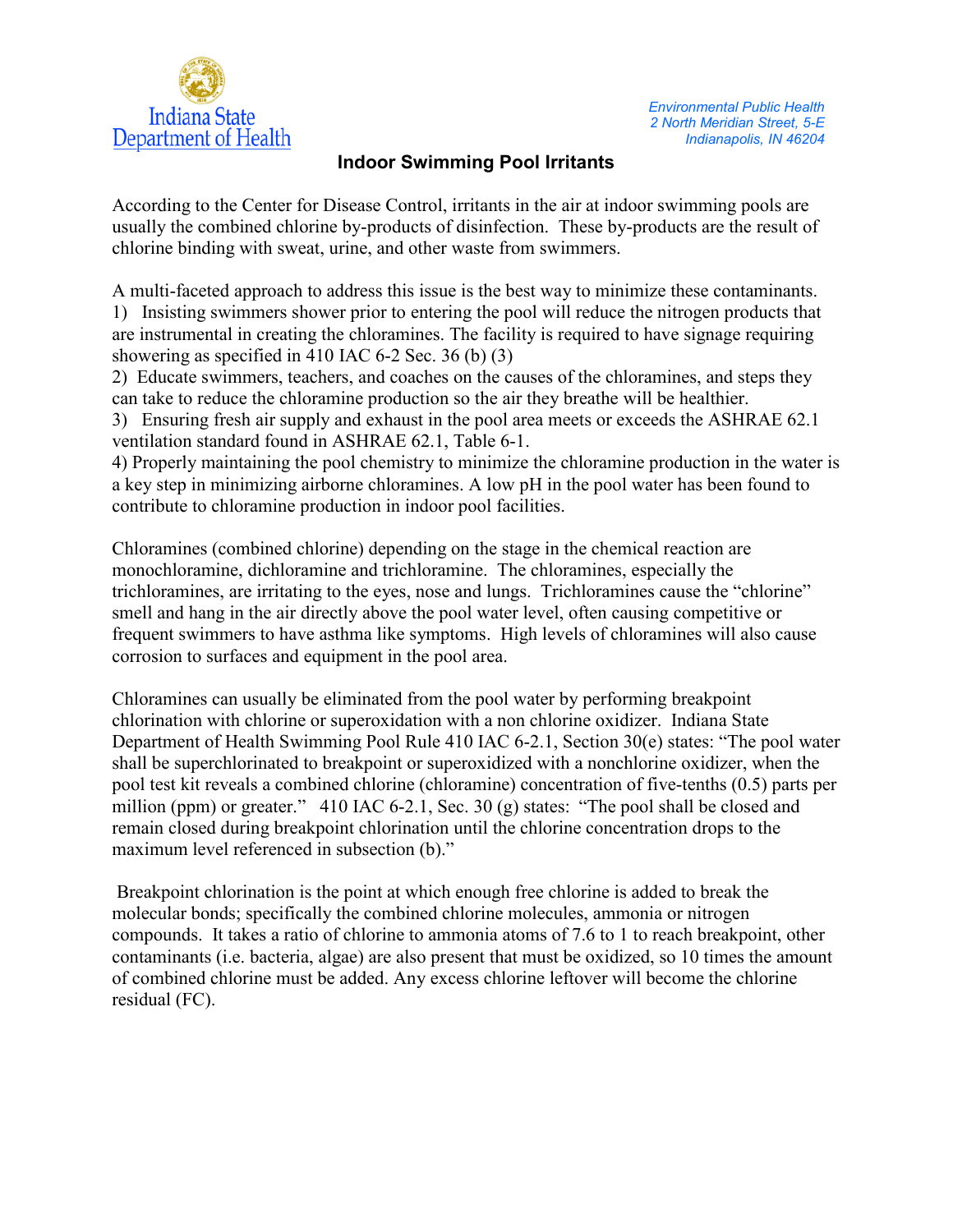

CHLORINE ADDED-

To reach breakpoint, the following calculation is used:

|                                                                                                                                                               |                                                                | <b>Example:</b> Calculate the chemical change to achieve Breakpoint Chlorination in 60,000 gallon pool<br>with FC of 1.5 ppm and TC of 2.3 ppm. Using 67% Calcium Hypochlorite where the label states<br>that 2 oz will produce a chemical change of 1ppm in 10,000 gallons of water: |              |  |
|---------------------------------------------------------------------------------------------------------------------------------------------------------------|----------------------------------------------------------------|---------------------------------------------------------------------------------------------------------------------------------------------------------------------------------------------------------------------------------------------------------------------------------------|--------------|--|
| STEP 1: Determine the amount of Combined Chlorine (CC)                                                                                                        | 2.3 ppm $-$ 1.5 ppm = 0.8 ppm                                  | Total Chlorine (TC) - Free Chlorine (FC) = Combined Chlorine (CC)                                                                                                                                                                                                                     |              |  |
| STEP 2: Calculate the breakpoint Chlorination (BPC) amount                                                                                                    | Breakpoint (BPC) = $CC \times 10$<br>$0.8 \times 10 = 8.0$ ppm |                                                                                                                                                                                                                                                                                       |              |  |
| STEP 3: Determine the desired change amount<br>Desired Change = BPC - FC<br>8.0 ppm $- 1.5$ ppm = 6.5 ppm<br>STEP 3: Determine the amount of chemical to add: |                                                                |                                                                                                                                                                                                                                                                                       |              |  |
| Amount of chemical from                                                                                                                                       | <b>Actual Pool Volume</b>                                      | <b>Desired Chemical Change</b>                                                                                                                                                                                                                                                        | <b>Total</b> |  |
| product label                                                                                                                                                 |                                                                |                                                                                                                                                                                                                                                                                       |              |  |
|                                                                                                                                                               | 60,000                                                         | 6.5                                                                                                                                                                                                                                                                                   |              |  |
|                                                                                                                                                               | $\div$ 10,000 from product                                     | $\div$ 1.0 ppm from product                                                                                                                                                                                                                                                           |              |  |
|                                                                                                                                                               | label                                                          | label                                                                                                                                                                                                                                                                                 |              |  |
| 2 oz.                                                                                                                                                         | $\times 6$                                                     | ×6.5                                                                                                                                                                                                                                                                                  | 78 oz        |  |
| Convert answer to pounds: $78 \div 16 = 4.875$ lbs; rounded to 5 pounds.                                                                                      |                                                                |                                                                                                                                                                                                                                                                                       |              |  |
| Steps 1 must be done using a DPD test, using the test kit instructions.                                                                                       |                                                                |                                                                                                                                                                                                                                                                                       |              |  |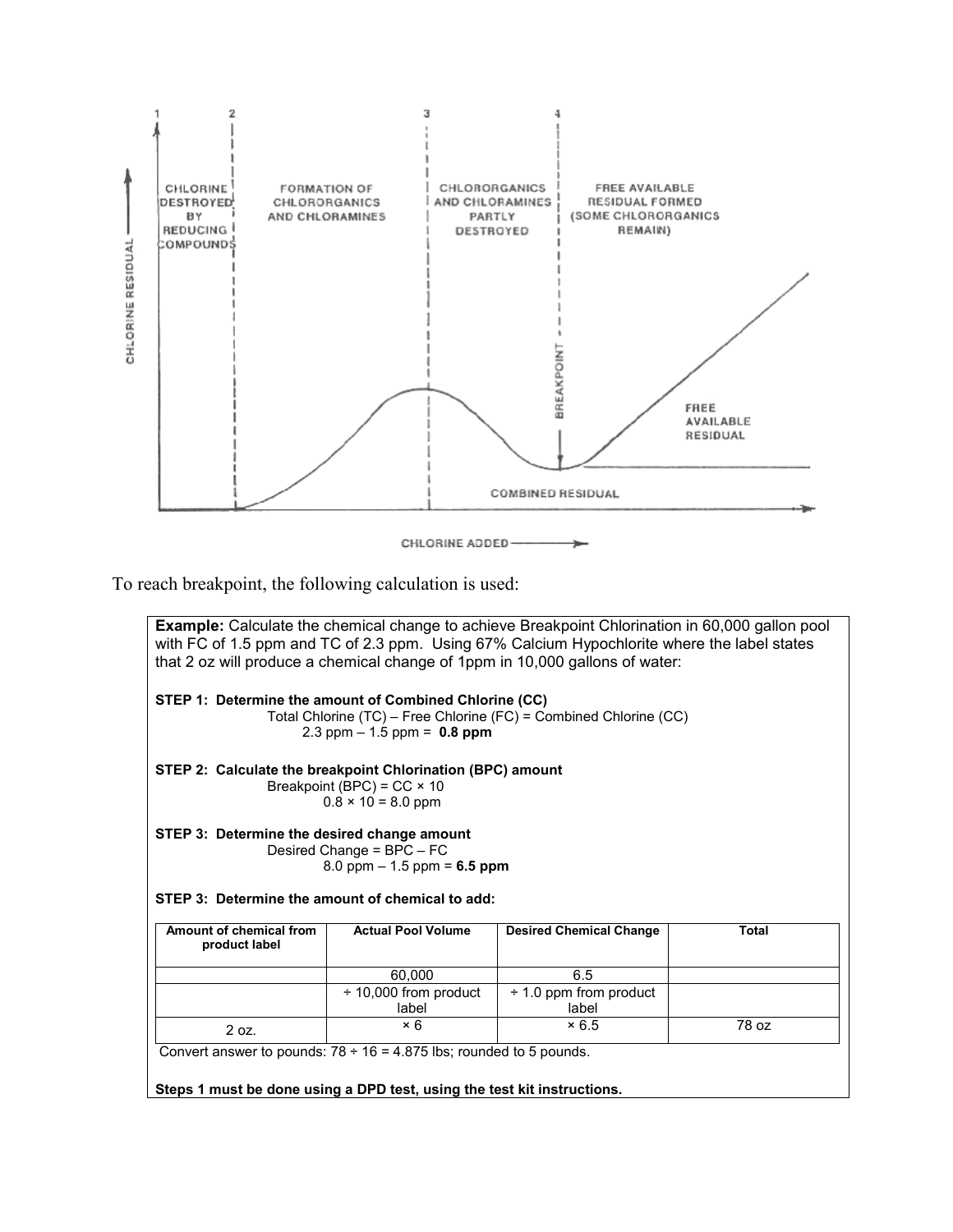- Sodium hypochlorite (liquid) or lithium hypochlorite may also be used.
- Calcium hypochlorite is most commonly used because of the high available chlorine concentration and it retains its strength in storage.
- NOTE: When shocking a pool, the chlorine-based chemical used for shocking the water must be added all at once so that the concentration throughout the pool reaches breakpoint chlorination.

This is an "all or nothing" process. Not adding enough chlorine to reach breakpoint will make the problem even worse as the result is the formation of more chloramines and re-dissolving of chloramines back into the pool water. Continual "shocking" but not reaching breakpoint will result in the pool reaching a point of no return. Partial or complete draining of the pool water and refilling with fresh water may be the only remedy at this point. If an indoor pool facility has inadequate air exchange with outdoor fresh air, it will be necessary to add air circulation fans with doors and windows open to keep the air above the pool water level moving to prevent redissolving of nitrogen (by product of breakpoint chlorination) leading to more chloramine formation.

Please note that adding too much chlorine, beyond breakpoint, will yield high chlorine residual that may require the pool to remain closed until the free chlorine residual drops to an acceptable level as required in 410 IAC 6-2.1, Sec. 30(b).

Additionally, 410 IAC 6-2.1, Sec. 30 (k) states: "Chlorinated isocyanurates and cyanuric acid stabilizers shall not be used in any indoor pool." Stabilized chlorine compounds, such as DICHLOR or TRICHLOR may **not** be used for breakpoint chlorination or continuous chlorination in an indoor pool.

## **NON-CHLORINE OXIDIZERS**

Non-chlorine oxidizers may be used instead of chlorine breakpoint chlorination, but the pool will still have to be superchlorinated periodically with a chlorine compound to kill off the bacteria that become resistant to constant exposure to low levels of disinfectant (chlorine or bromine). Non-chlorine oxidizer products will oxidize or destroy ammonia, nitrogen and some swimmer waste, but will not kill bacteria or algae.

Although an advertised advantage to using a non-chlorine oxidizer is the shut down time may be as little as one half-hour; however, 410 IAC 6-2.1-30(s) requires that "The pool shall be closed for a period equal to at least one (1) hour following the manual addition of chemicals."

If the manufacturer's label requires closure for more than one hour, then 410 IAC 6-2.1-30(h) states that "… the pool shall be closed and shall remain closed in accordance with the specifications on the product label."

Potassium monopersulfate is the ingredient used in most non-chlorine oxidizers. As an oxidizer, it reacts with contaminants and prevents combined chlorine from forming (short term). The use of potassium monopersulfate will result in false readings of chlorine for up to 6 hours as it oxidizes the iodide in the reagent as if it were combined chlorine. There is a reagent available to correct this.